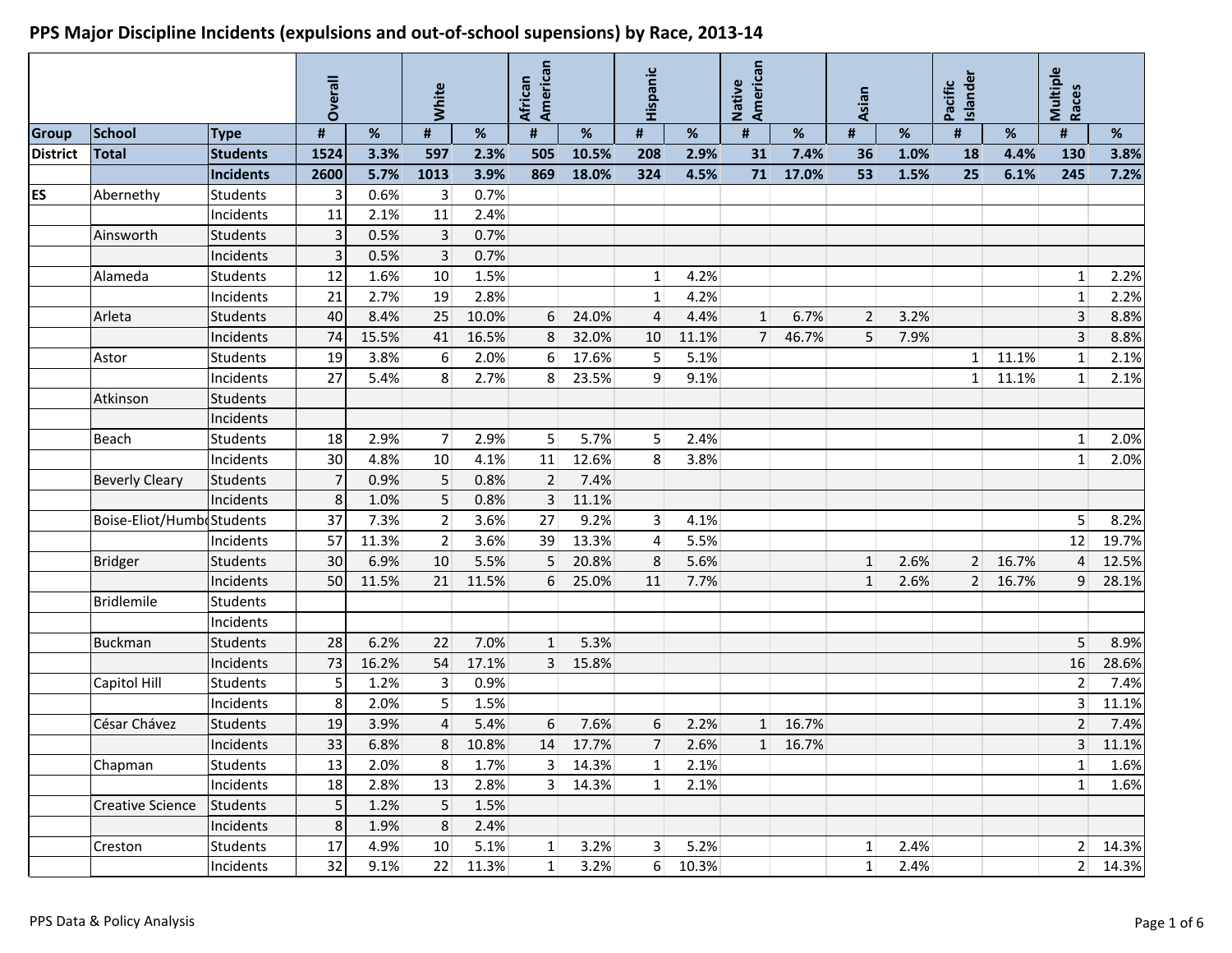#### **Overall White African American Hispanic Native American Asian Pacific Islander Multiple Races Group School Type # % # % # % # % # % # % # % # % ES** Duniway Students 1 0.2% 1 0.3% Incidents 2 0.5% 2 0.5% Faubion Students | 42 8.6% 18 12.9% 16 10.7% 4 3.1% | | | | | | | | | | | | | | Incidents 79 16.2% 36 25.9% 25 16.7% 12 9.2% \* \* 5 10.6% Forest Park Students | 1 0.2% 1 0.3% Incidents 1 0.2% 1 0.3% Glencoe Students 4 0.8% 2 0.5% 2 4.7% Incidents 11 2.2% 4 1.0% 7 16.3% Grout Students 5 1.3% 1 0.5% 2 4.1% 1 2.2% 1 2.4% Incidents 10 2.7% 1 0.5% 2 4.1% 1 2.2% 6 14.6% Harrison Park Students 56 7.5% 14 6.9% 24 18.9% 7 4.7% \* \* 2 0.9% 2 18.2% 6 17.6% Incidents 117 15.8% 22 10.9% 59 46.5% 17 11.3% \* \* 3 1.4% 5 45.5% 9 26.5% Hayhurst Students 1 0.2% 1 0.3% Incidents 1 0.2% 1 0.3% Irvington Students 7 1.5% 3 1.1% 3 3.0% 1 2.6% Incidents 11 2.3% 7 2.5% 3 3.0% 1 2.6% James John Students 15 3.3% 5 3.3% 5 11.4% 2 1.0% 2 33.3% 1 3.8% Incidents 51 11.1% 14 9.3% 12 27.3% 2 1.0% 22 366.7% 1 3.8% Kelly Students 30 4.8% 11 3.2% 5 17.2% 9 7.0% 2 22.2% 3 10.3% Incidents 62 10.0% 28 8.2% 10 34.5% 14 10.9% 3 33.3% 7 24.1% King Students 20 6.0% 2 6.9% 15 9.7% 2 1.8% 1 4.0% Incidents 24 7.3% 2 6.9% 16 10.3% 4 3.5% 2 8.0% Laurelhurst Students 1 0.1% 1 2.0% Incidents 1 0.1% 1 2.0% Lee Students 48 9.7% 11 8.8% 16 17.8% 8 9.4% 5 4.1% 8 13.8% Incidents 106 21.5% 30 24.0% 30 33.3% 15 17.6% 6 5.0% 25 43.1% Lent Students 26 4.3% 10 6.2% 7 11.5% 3 1.2% \* \* 4 13.8% Incidents 52 8.6% 20 12.4% 14 23.0% 3 1.2% \* \* 13 44.8% Lewis Students 9 2.2% 8 2.6% 1 2.0% Incidents 18 4.3% 12 4.0% 6 12.0% Llewellyn Students 2 0.4% 2 0.4% Incidents  $\begin{vmatrix} 2 & 0.4\% \\ 0.4\% & 2 \end{vmatrix}$  0.4% Maplewood Students 7 2.1% 3 1.2% \* \* 3 7.9% Incidents 13 3.9% 4 1.5% \* \* 8 21.1% and the set of  $\sim$  8 21.1% Markham Students | 7 1.8% 6 2.6% 1 1.3% Incidents | 7  $1.8\%$  6  $2.6\%$  1  $1.3\%$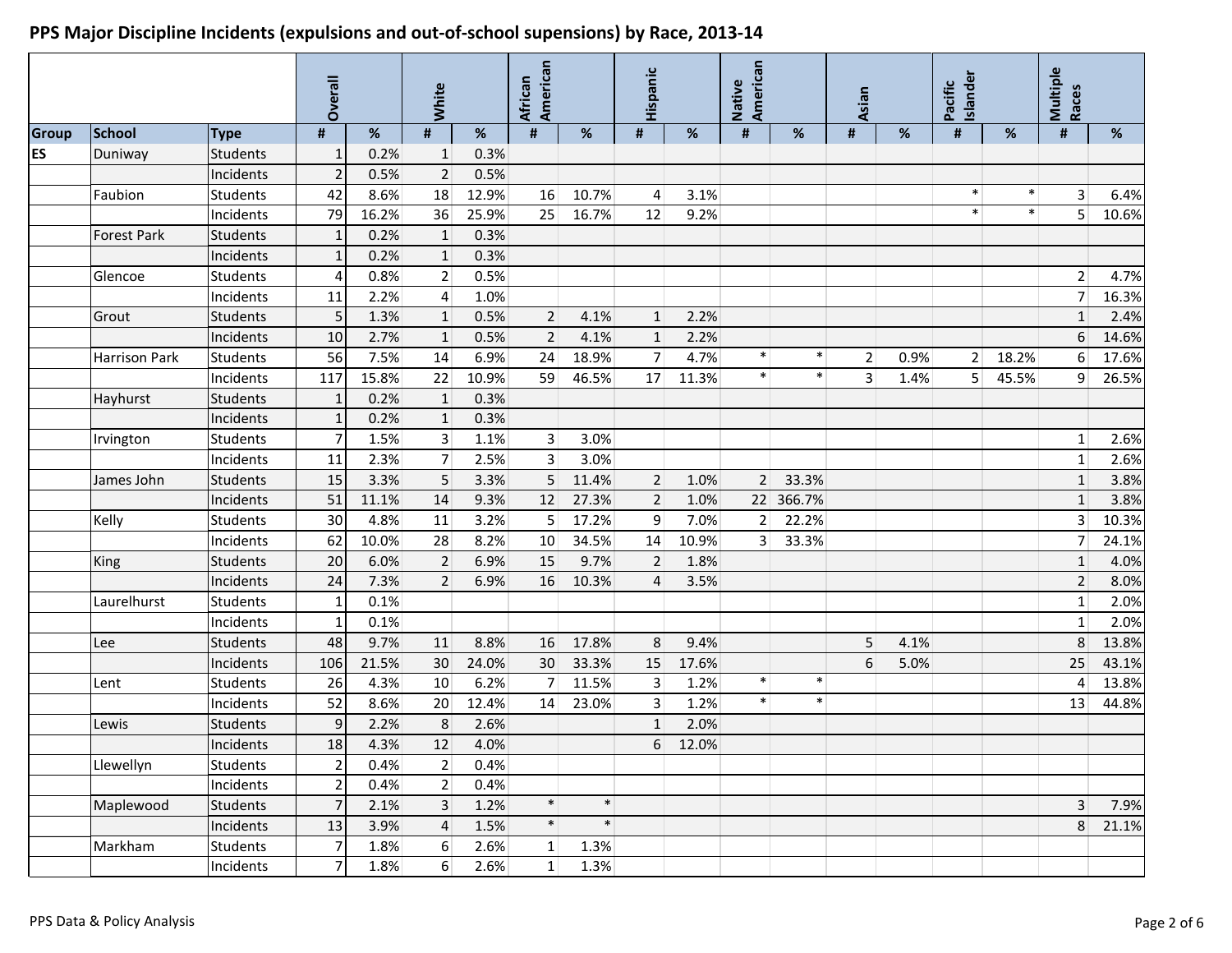#### **Overall White African American Hispanic Native American Asian Pacific Islander Multiple Races Group School Type # % # % # % # % # % # % # % # % ES** Marysville Students 35 8.4% 10 6.7% 5 11.4% 9 10.8% \* \* 4 4.5% 1 6.3% 5 16.1% Incidents 63 15.1% 14 9.4% 8 18.2% 17 20.5% \* \* 10 11.2% 1 6.3% 11 35.5% Peninsula Students 21 5.6% 3 2.3% 9 15.5% 5 4.1% 1 9.1% 1 5.9% 2 6.7% Incidents 26 6.9% 3 2.3% 14 24.1% 5 4.1% 1 9.1% 1 5.9% 2 6.7% Richmond Students | 5 0.7% 2 0.5% | | | | | | | 1.8% | | 2 1.1% Incidents  $\begin{bmatrix} 5 & 0.7\% & 2 & 0.5\% \end{bmatrix}$  1.1.2% 2 1.1.1% 2 1.1.1% Rieke Students Incidents Rigler Students 11 2.4% 4 4.0% 5 8.3% 1 0.4% 1 3.1% Incidents 21 4.5% 7 6.9% 11 18.3% 2 0.8% 1 3.1% Rosa Parks Students 11 2.7% 2 3.6% 7 3.6% 1 1.0% 1 3.7% Incidents 11 2.7% 2 3.6% 7 3.6% 1 1.0% 1 3.7% Roseway Heights Students | 23 3.8% 11 2.7% 6 13.0% 3 6.8% | 2 3.0% | 1 2.9% Incidents 37 6.1% 15 3.7% 14 30.4% 5 11.4% 2 3.0% 1 2.9% Sabin Students 15 3.1% 2 0.7% 11 11.7% \* \* 1 2.1% Incidents 33 6.8% 4 1.4% 22 23.4% \* \* 1 2.1% Scott Students 16 3.2% 1 1.1% 7 10.4% 8 2.8% Incidents 26 5.1% 1 1.1% 14 20.9% 11 3.9% Sitton Students 15 4.0% 7 6.2% 1 1.8% 6 4.1% 1 2.9% Incidents 25 6.6% 17 15.0% 1 1.8% 6 4.1% 1 2.9% Skyline Students 2 0.8% 2 0.9% Incidents 3 1.1% 3 1.4% Stephenson Students 1 0.3% 1 0.4% Incidents 11 3.4% 11 4.3% Sunnyside Environ Students  $\begin{vmatrix} 6 & 1.0\% & 3 & 0.6\% \end{vmatrix}$  0.6% 3 7.5% Incidents 7 1.2% 3 0.6% 4 10.0% Vernon Students 28 7.1% 4 2.6% 19 14.1% 2 3.3% 1 14.3% 2 5.6% Incidents 50 12.7% 4 2.6% 33 24.4% 6 9.8% 1 14.3% 6 16.7% Vestal Students 31 7.7% 5 3.4% 16 27.1% 6 8.2% 1 14.3% 1 1.4% 2 5.9% Incidents 43 10.7% 11 7.5% 20 33.9% 8 11.0% 1 14.3% 1 1.4% 2 5.9% Whitman Students 10 2.9% 3 2.1% 3 11.5% 3 3.0% 1 12.5%  $\textsf{Incidents} \quad | \quad 12 | \quad 3.4\% | \quad 3 | \quad 2.1\% | \quad 3 | \quad 11.5\% | \quad 3 | \quad 3.0\% | \quad 3 | \quad 37.5\%$ Winterhaven Students 1 0.3% 1 0.3% Incidents 1 0.3% 1 0.3% Woodlawn Students 25 5.6% 8 11.8% 13 5.6% 2 2.1% 2 9.1% Incidents | 48 10.7% 16 23.5% 25 10.8% 2 2.1% | | | | | | | | | 5 22.7%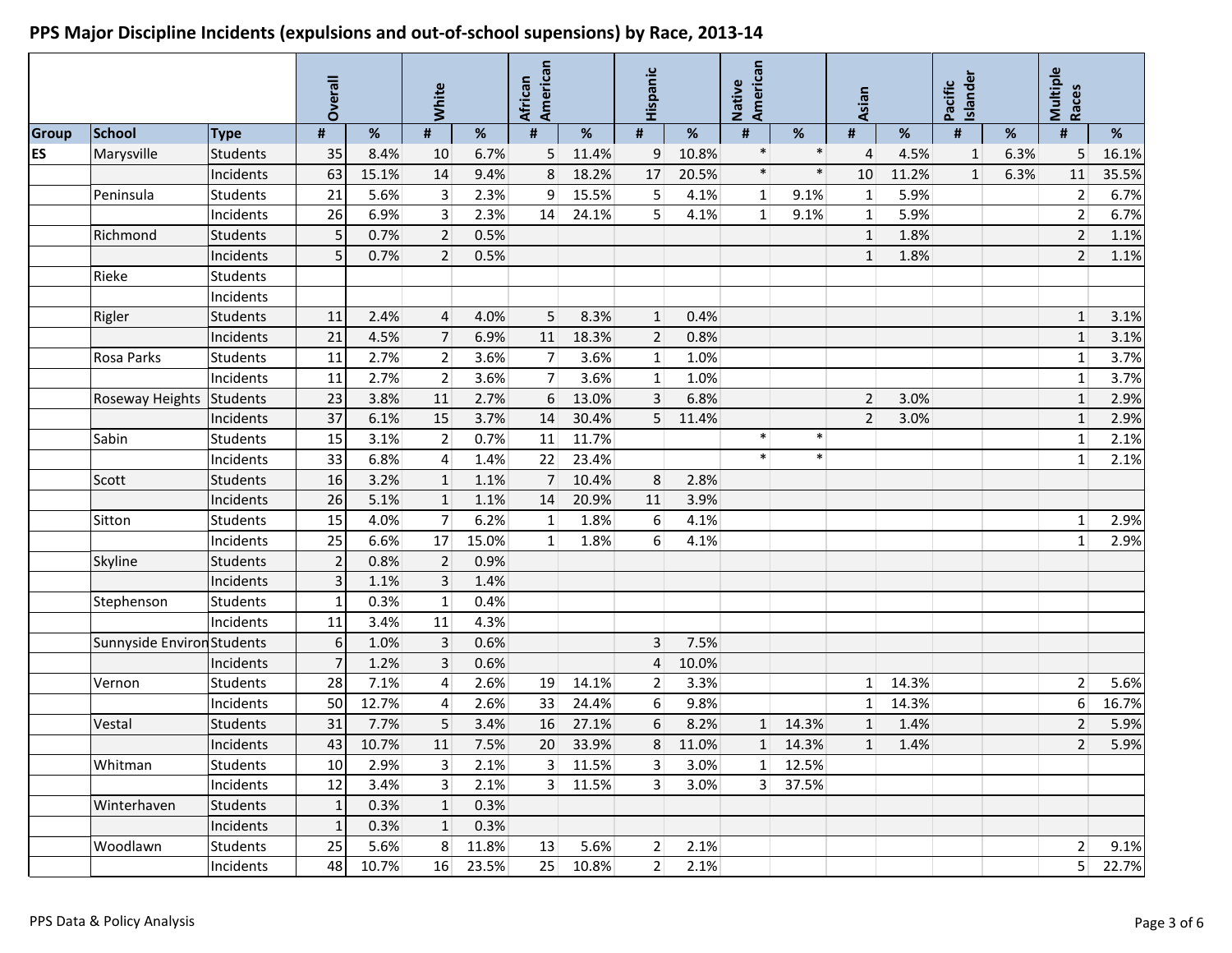|              |                            |                  | Overall        |       | White          |       | American<br>African |       | Hispanic                |       | American<br>Native      |        | Asian          |      | Islander<br>Pacific |        | Multiple<br>Races |       |
|--------------|----------------------------|------------------|----------------|-------|----------------|-------|---------------------|-------|-------------------------|-------|-------------------------|--------|----------------|------|---------------------|--------|-------------------|-------|
| <b>Group</b> | <b>School</b>              | <b>Type</b>      | #              | $\%$  | #              | $\%$  | #                   | %     | #                       | %     | #                       | $\%$   | #              | %    | #                   | %      | #                 | %     |
| <b>ES</b>    | Woodmere                   | Students         | 27             | 7.3%  | 16             | 11.3% | $\overline{4}$      | 13.8% | 3                       | 3.5%  | $\ast$                  | $\ast$ |                |      |                     |        | $\overline{2}$    | 7.1%  |
|              |                            | Incidents        | 35             | 9.4%  | 21             | 14.8% | $\overline{4}$      | 13.8% | 5                       | 5.9%  | $\ast$                  | $\ast$ |                |      |                     |        | $\overline{3}$    | 10.7% |
|              | Woodstock                  | Students         | 6              | 1.2%  | $\overline{3}$ | 1.2%  |                     |       |                         |       |                         |        | $\overline{2}$ | 1.3% | $\ast$              | $\ast$ |                   |       |
|              |                            | Incidents        | 6              | 1.2%  | 3 <sup>1</sup> | 1.2%  |                     |       |                         |       |                         |        | $\overline{2}$ | 1.3% | $\ast$              | $\ast$ |                   |       |
|              | Chief Joseph/Ockl Students |                  | 33             | 5.1%  | 13             | 3.8%  | 12                  | 10.8% | 6                       | 7.1%  | 1                       | 10.0%  | $\mathbf{1}$   | 2.9% |                     |        |                   |       |
|              |                            | Incidents        | 67             | 10.4% | 26             | 7.6%  | 27                  | 24.3% | 12                      | 14.3% | $\mathbf{1}$            | 10.0%  | $\mathbf{1}$   | 2.9% |                     |        |                   |       |
|              | <b>Total</b>               | <b>Students</b>  | 848            | 3.1%  | 317            | 2.1%  | 273                 | 9.5%  | 131                     | 2.8%  | 17                      | 7.4%   | 24             | 1.2% | 8                   | 3.1%   | 79                | 3.6%  |
|              |                            | <b>Incidents</b> | 1551           | 5.7%  | 589            | 4.0%  | 472                 | 16.4% | 218                     | 4.7%  | 53                      | 22.9%  | 35             | 1.7% | 11                  | 4.3%   | 173               | 8.0%  |
| <b>MS</b>    | Beaumont                   | <b>Students</b>  | 17             | 2.9%  | $\mathbf{3}$   | 1.0%  | 7                   | 9.9%  | 6                       | 5.5%  |                         |        | $\mathbf{1}$   | 5.0% |                     |        |                   |       |
|              |                            | Incidents        | 22             | 3.8%  | $\overline{3}$ | 1.0%  | 10 <sup>1</sup>     | 14.1% | 8                       | 7.3%  |                         |        | $\mathbf{1}$   | 5.0% |                     |        |                   |       |
|              | da Vinci                   | <b>Students</b>  |                | 0.2%  |                |       |                     |       |                         |       |                         |        |                |      |                     |        | $1\vert$          | 4.0%  |
|              |                            | Incidents        |                | 0.2%  |                |       |                     |       |                         |       |                         |        |                |      |                     |        | $1\vert$          | 4.0%  |
|              | George                     | Students         | 37             | 9.9%  | 9              | 11.0% | 15                  | 15.5% | 10                      | 7.4%  | $\ast$                  | $\ast$ |                |      | $\mathbf{1}$        | 11.1%  | $\mathbf{1}$      | 4.2%  |
|              |                            | Incidents        | 64             | 17.2% | 16             | 19.5% | 31                  | 32.0% | 13                      | 9.6%  | $\ast$                  | $\ast$ |                |      | 2                   | 22.2%  | $\mathbf{1}$      | 4.2%  |
|              | Gray                       | Students         | 16             | 3.4%  | 10             | 2.7%  | 1 <sup>1</sup>      | 8.3%  | $\overline{2}$          | 5.3%  |                         |        |                |      | $\ast$              | $\ast$ | $\overline{2}$    | 7.1%  |
|              |                            | Incidents        | 30             | 6.5%  | 18             | 4.9%  | $1\vert$            | 8.3%  | 5 <sup>1</sup>          | 13.2% |                         |        |                |      | $\ast$              | $\ast$ | $\overline{3}$    | 10.7% |
|              | Hosford                    | Students         | 17             | 3.0%  | 6              | 1.8%  | 7 <sup>1</sup>      | 21.2% | $\overline{2}$          | 4.7%  |                         |        |                |      |                     |        | $\overline{2}$    | 4.0%  |
|              |                            | Incidents        | 28             | 4.9%  | 14             | 4.1%  | 10                  | 30.3% | $\overline{2}$          | 4.7%  |                         |        |                |      |                     |        | $\overline{2}$    | 4.0%  |
|              | Jackson                    | Students         | 10             | 1.9%  | $\mathbf{1}$   | 0.3%  | $\overline{3}$      | 11.1% | $\overline{\mathbf{r}}$ | 6.5%  |                         |        |                |      |                     |        | $\overline{2}$    | 6.5%  |
|              |                            | Incidents        | 13             | 2.4%  | $\mathbf{1}$   | 0.3%  | 3 <sup>1</sup>      | 11.1% | $6 \mid$                | 9.7%  |                         |        |                |      |                     |        | 3                 | 9.7%  |
|              | Lane                       | Students         | 46             | 9.1%  | 19             | 9.3%  | 8                   | 15.7% | $\overline{9}$          | 7.0%  | 2 <sup>1</sup>          | 22.2%  | $\overline{4}$ | 4.8% |                     |        | $\vert 4 \vert$   | 16.0% |
|              |                            | Incidents        | 74             | 14.7% | 37             | 18.1% | $\overline{9}$      | 17.6% | 12                      | 9.3%  | $\overline{3}$          | 33.3%  | $\overline{7}$ | 8.3% |                     |        | 6                 | 24.0% |
|              | Mt Tabor                   | <b>Students</b>  | 3              | 0.5%  | $\mathbf{3}$   | 0.8%  |                     |       |                         |       |                         |        |                |      |                     |        |                   |       |
|              |                            | Incidents        | 3              | 0.5%  | $\overline{3}$ | 0.8%  |                     |       |                         |       |                         |        |                |      |                     |        |                   |       |
|              | Sellwood                   | <b>Students</b>  | 17             | 3.5%  | 14             | 3.7%  | 2 <sup>1</sup>      | 22.2% |                         |       |                         |        |                |      |                     |        | $\mathbf{1}$      | 3.3%  |
|              |                            | Incidents        | 19             | 3.9%  | 15             | 3.9%  | 3 <sup>1</sup>      | 33.3% |                         |       |                         |        |                |      |                     |        | $\mathbf{1}$      | 3.3%  |
|              | West Sylvan                | <b>Students</b>  | 6              | 0.6%  | $\overline{4}$ | 0.6%  | $1\vert$            | 5.9%  |                         |       |                         |        |                |      |                     |        | $1\vert$          | 1.4%  |
|              |                            | Incidents        | $\overline{7}$ | 0.7%  | 4              | 0.6%  | $\mathbf{1}$        | 5.9%  |                         |       |                         |        |                |      |                     |        | $\overline{2}$    | 2.8%  |
|              | <b>Total</b>               | <b>Students</b>  | 170            | 3.1%  | 69             | 2.0%  | 44                  | 12.4% | 33                      | 4.4%  | $\overline{\mathbf{3}}$ | 6.1%   | 5              | 1.2% | $\overline{2}$      | 7.1%   | 14                | 3.3%  |
|              |                            | Incidents        | 261            | 4.7%  | 111            | 3.1%  | 68                  | 19.2% | 46                      | 6.1%  | $\overline{4}$          | 8.2%   | 8              | 1.9% | 5 <sup>1</sup>      | 17.9%  | 19                | 4.4%  |
| <b>HS</b>    | Benson                     | Students         | 35             | 4.2%  | 10             | 4.2%  | 17                  | 9.7%  | 5 <sup>1</sup>          | 2.1%  | $\ast$                  | $\ast$ | 1              | 0.8% |                     |        | $\mathbf{1}$      | 2.9%  |
|              |                            | Incidents        | 51             | 6.1%  | $17\,$         | 7.2%  | 23                  | 13.1% | 7 <sup>1</sup>          | 2.9%  | $\ast$                  | $\ast$ | $1\vert$       | 0.8% |                     |        | $\overline{2}$    | 5.7%  |
|              | Cleveland                  | <b>Students</b>  | 47             | 3.1%  | 27             | 2.6%  | 5                   | 6.5%  | 2 <sup>1</sup>          | 1.4%  | $\overline{4}$          | 18.2%  | $\overline{2}$ | 1.4% | 2 <sup>1</sup>      | 18.2%  | 5 <sup>1</sup>    | 6.7%  |
|              |                            | Incidents        | 50             | 3.3%  | 28             | 2.7%  | 5                   | 6.5%  | $\overline{2}$          | 1.4%  | 5 <sup>1</sup>          | 22.7%  | 2 <sup>1</sup> | 1.4% | 2 <sup>1</sup>      | 18.2%  | 6                 | 8.0%  |
|              | Franklin                   | Students         | 35             | 2.4%  | 14             | 1.9%  | 11                  | 13.3% | $\vert 4 \vert$         | 1.6%  | $\mathbf 1$             | 6.3%   |                |      | $\vert 4 \vert$     | 22.2%  | $\mathbf{1}$      | 1.4%  |
|              |                            | Incidents        | 38             | 2.6%  | 15             | 2.0%  | 13                  | 15.7% | $\vert 4 \vert$         | 1.6%  | $\mathbf{1}$            | 6.3%   |                |      | $\vert 4 \vert$     | 22.2%  | $1\vert$          | 1.4%  |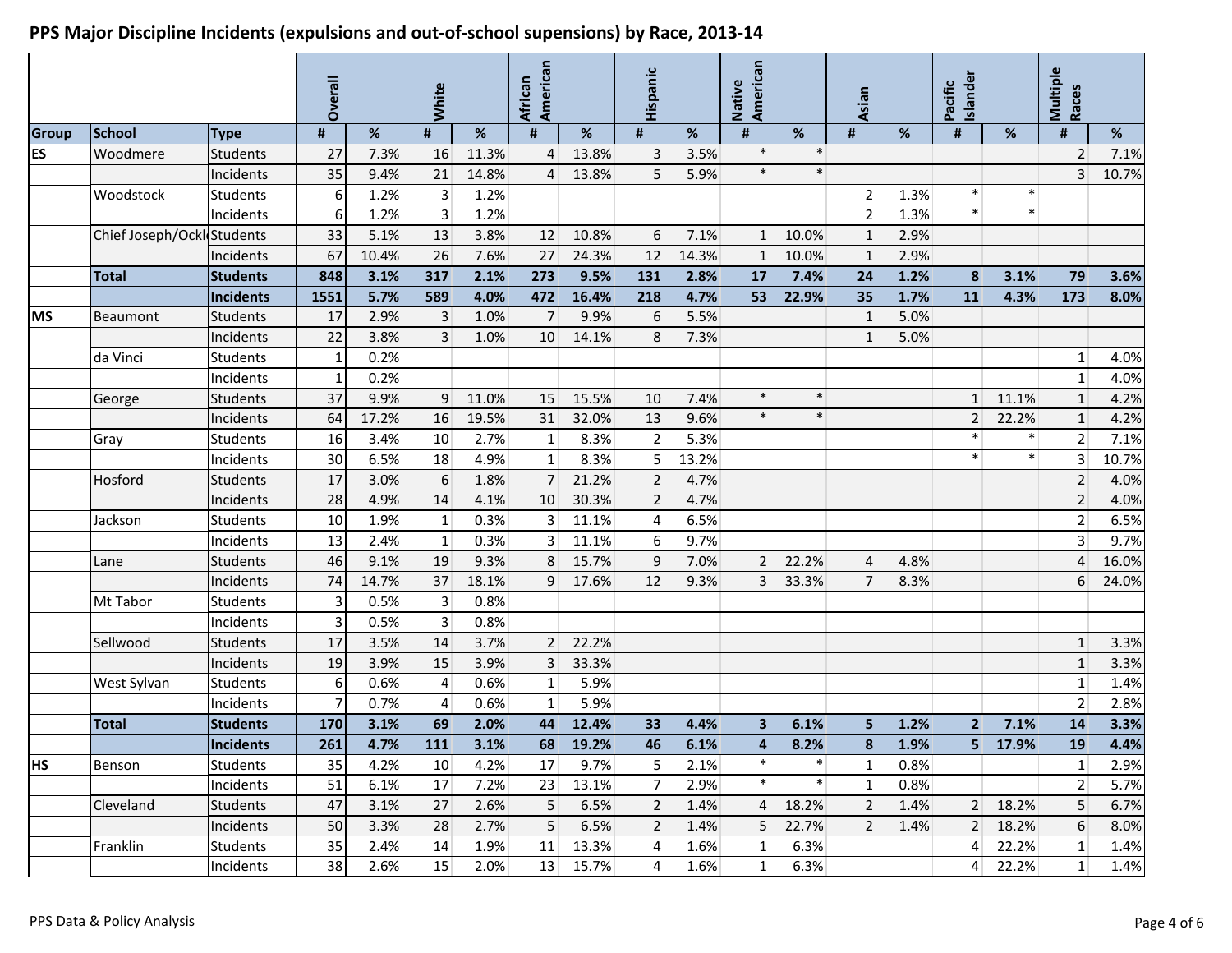#### **Overall White African American Hispanic Native American Asian Pacific Islander Multiple Races Group School Type # % # % # % # % # % # % # % # % HS** Grant Students 22 1.5% 11 1.1% 9 4.2% 2 2 1.9% 2 1.9% Incidents 28 1.9% 11 1.1% 15 7.0% 2 1.9% Jefferson Students 78 15.3% 6 6.9% 60 20.6% 4 6.2% \* \* 1 14.3% 6 15.8% Incidents 133 26.0% 8 9.2% 108 37.1% 4 6.2% \* \* 3 42.9% 8 21.1% Lincoln Students 35 2.2% 29 2.5% 2 4.3% 2 1.8% 2 33.3% Incidents 38 2.4% 32 2.8% 2 4.3% 2 1.8% 2 33.3% Madison Students | 40 3.8% 11 3.0% 22 11.9% 2 0.9% 1 4.0% | 4 6.3% Incidents 53 5.0% 13 3.6% 31 16.8% 2 0.9% 2 8.0% 5 7.8% Roosevelt Students 33 3.6% 10 3.6% 7 3.6% 8 2.5% 1 7.1% 7 14.6% Incidents 47 5.1% 10 3.6% 14 7.2% 9 2.8% 2 14.3% 12 25.0% Wilson Students 41 3.3% 21 2.2% 11 17.7% 5 5.6% 2 3.8% 1 16.7% 1 1.4% Incidents 75 6.1% 47 5.0% 14 22.6% 10 11.1% 2 3.8% 1 16.7% 1 1.4% **Total Students 366 3.5% 139 2.4% 144 10.8% 32 2.1% 10 8.9% 6 0.6% 8 7.0% 27 4.6% Incidents 513 4.8% 181 3.1% 225 16.9% 40 2.6% 13 11.6% 8 0.8% 9 7.9% 37 6.3% Alt.** |ACCESS |Students | 10 4.2% 9 5.6% | | | | | | | | | | | | | | 1 4.0% Incidents 22 9.3% 20 12.4% 2 8.0% Alliance \*\* Students 18 9.8% 7 7.3% 7 26.9% 2 5.6% 2 13.3% Incidents 30 16.4% 11 11.5% 13 50.0% 4 11.1% 2 13.3% Metro. Learning Center Students 5 1.1% 4 1.1% 1 9.1% Incidents 6 1.4% 5 1.4% 1 9.1% **Total Students 33 3.8% 20 3.3% 8 18.6% 2 2.6% 3 4.9% Incidents 58 6.8% 36 5.9% 14 32.6% 4 5.1% 4 6.6% Sp.Ed.** PPS Pioneer Progr|Students | 57 47.1% 25 43.9% 24 68.6% 4 18.2% \* \* \* \* \* \* \* 2 33.3% Incidents 125 103.3% 51 89.5% 59 168.6% 8 36.4% \* \* \* \* 4 66.7% **Total Students 57 47.1% 25 43.9% 24 68.6% 4 18.2% \* \* \* \* 2 33.3% Incidents 125 103.3% 51 89.5% 59 168.6% 8 36.4% \* \* \* \* 4 66.7% Charter** Arthur Academy Students 6 3.9% 4 4.4% 2 8.3% Incidents 7 4.6% 5 5.5% 2 8.3% Cm2 Opal School Students  $\begin{array}{|c|c|c|c|c|c|} \hline \text{Cm2 Opal School} & \text{Students} & 1 & 1.1\% & 1 & 1.5\% \hline \end{array}$  $Incidents$  1 1.1% 1 1.5% Emerson School Students Incidents Le Monde Students 2 1.4% 1 0.9% 1 5.9% Incidents  $\begin{array}{|c|c|c|c|c|c|}\hline \text{5} & \text{3.5\%} & \text{1} & \text{0.9\%} & \text{1} & \text{1} & \text{1} & \text{1} & \text{1} & \text{1} & \text{1} & \text{1} & \text{1} & \text{1} & \text{1} & \text{1} & \text{1} & \text{1} & \text{1} & \text{1} & \text{1} & \text{1} & \text{1} & \text{1} & \text{1} & \text{1} & \text{1} & \text{1} & \text{1} & \text{1} & \$ LEP Charter H.S. Students 25 9.2% 15 10.9% 3 9.7% 5 6.9% 2 9.5% Incidents 26 9.6% 16 11.6% 3 9.7% 5 6.9% 2 9.5%